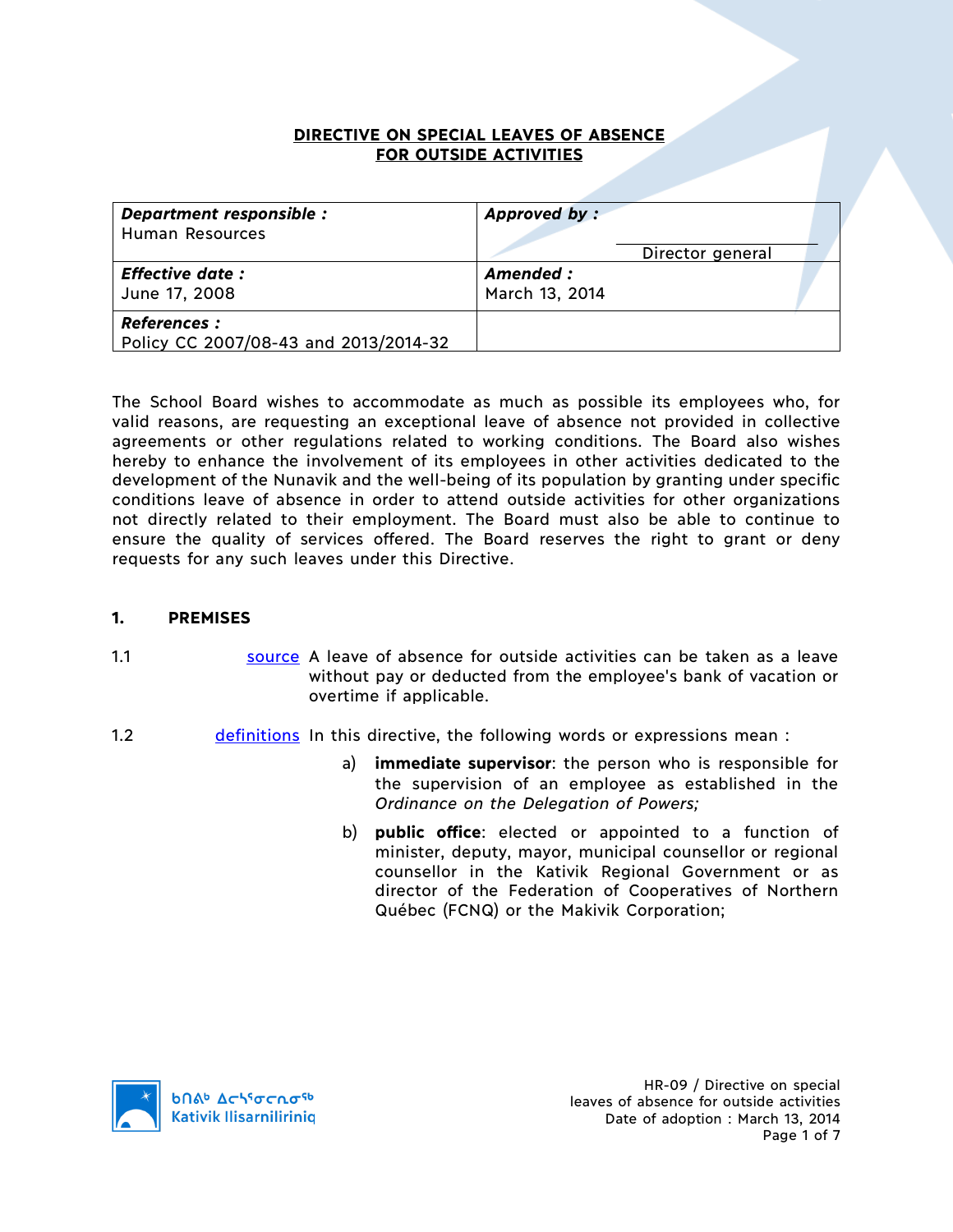- c) **recognized organizations**: organizations created by the James Bay and Northern Quebec Agreement (KRG, KI and NRBHSS) and those mandated with the development and well-being of Nunavik and its population under one of the following criteria:
	- i. International level representation involved in a wide range of policy files (e.g. ICC)
	- ii. National level representation involved in a wide range of policy files (e.g. ITK, NAHO)
	- iii. Provincial/territorial, regional or local representation (e.g. Makivik)
	- iv. A democratically controlled non-profit organization run by a board (usually of Directors and a President) (e.g daycares.)
	- v. The membership is restricted to a defined or identifiable group of Inuit communities and/or organizations (e.g. ICC)
	- vi. The organization is mandated, by its members, to represent or advocate for the interests of those members.

# **2. LEVEL OF AUTHORITY / APPROVAL**

Before any leave of absence without pay, or with the use of vacation days or overtime, is granted, the immediate supervisor must have given his authorization or recommendation.

- 2.1 5 days The immediate supervisor may approve leaves of absence not and less exceeding a total of 5 working days **per school year** for the same employee.
- 2.2 10 days The Directors of departments may approve leaves of absence not and less exceeding a total of 10 working days **per school year**, for employees within their department. This is in addition to the 5 days mentioned in article 2.1.
- 2.3 **less than The Director General may approve leaves of absence from 11 to** 30 days 30 days **per school year** for any employee when not otherwise provided in the Ordinance on the Delegation of Powers.
- 2.4 30 days The Director General may authorize leaves of absence of 30 days and more and more **per school year** for any support staff and the Executive Committee may authorize leaves of absence of 30 days and more **per school year** for any other employee.

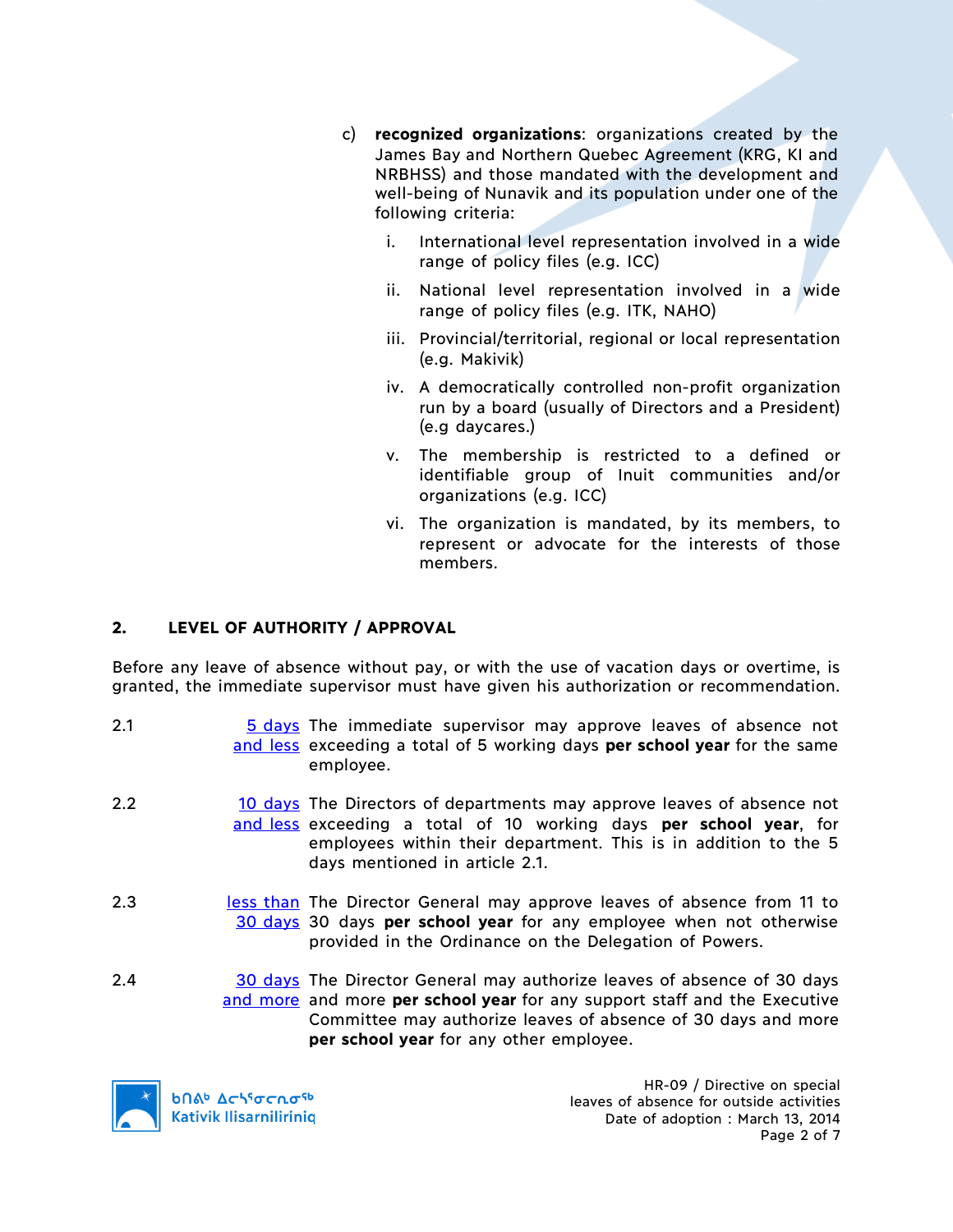- 2.5 exceeding The immediate supervisor is responsible to ensure that the the number maximum number of days established above is not exceeded. The of days immediate supervisor must consider any leave exceeding this limit as non- authorized leave and when applicable, impose any appropriate disciplinary measures.
- 2.6 travel The authorized absence shall include any required and necessary travel.

#### **3. REQUIREMENTS**

- 3.1 conditions Any leave of absence granted under the present Directive shall not:
	- a) interfere with the functioning of the services;
	- b) incur any additional costs or expenses for the Board;
	- c) be used for a different reason than the reason for which it was approved.
- 3.2 leave/ school At all times, the presence of at least one school administrator is administrators required in the school and the request for a leave of absence will be evaluated accordingly.
- 3.3 **duration** The employee must take the reasonable means at his disposal to limit the taking and duration of the leave.
- 3.4 requests not Any other leave of absence not covered by a collective agreement covered or regulation or by this Directive must be brought to the Executive Committee for approval.

#### **OUTSIDE ACTIVITIES**

- 3.5 **outside activity** An employee may request a leave of absence when attending outside activities not mandated by the Board and while engaged in the actual performance of duties for a recognized organization:
	- a) as a board member of the organization;
	- b) as a volunteer for non-profit organizations;
	- c) for community-enhancing activities.

However, it does not cover the specific requirements applicable to **long term leaves** for public office which are covered in the bylaw for working conditions of management and in the collective agreements.



HR-09 / Directive on special leaves of absence for outside activities Date of adoption : March 13, 2014 Page 3 of 7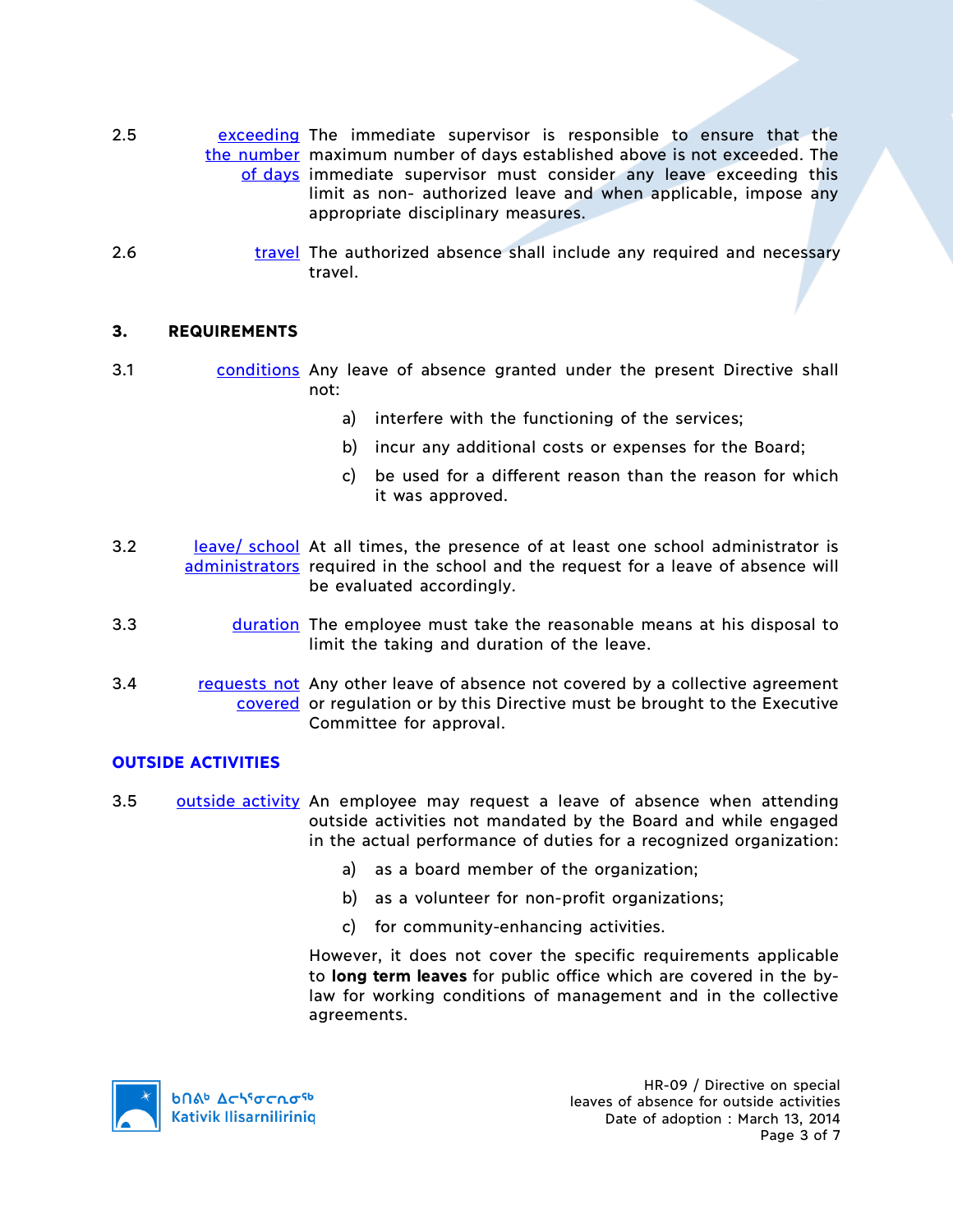3.5.1 conflict of Employees may take part in outside activities unless the activities interest are likely to give rise to a conflict of interest or in any way undermine the neutrality of the School Board.

> Where outside activities might subject employees to demands incompatible with their official duties, or cast doubt on their ability to perform their duties in a completely objective manner, they shall submit a report to their immediate supervisor. The supervisor may require that the outside activities be curtailed, modified or terminated if it is determined that real, apparent or potential conflict of interest exists.

- 3.5.2 replacement The needed replacement during the absence for outside activities has to be arranged prior to departure, failing which the special leave cannot be taken. Should alternative arrangements be made without a replacement whereby the students are not directly penalized, authorization in these cases may be given.
- 3.5.3 attestation Employees are required to provide an attestation of attendance from the organization afterwards; any leaves without the attestation will be considered unauthorized leave without pay and subject to disciplinary measures. *(See Annex B for a sample)*.
- 3.6 **EMPLOYEE** At the beginning of the school year, or as soon as it is known, the must inform employee has the responsibility to inform their supervisor of any the Board participation in outside activities.

#### **4. REQUEST AND ABSENCE REPORT**

4.1 Submission of Any requests for leave of absence must:

the request

- a) be submitted in writing to the immediate supervisor stating the reasons for the absence;
- b) be submitted at least 1 week in advance;
- c) have an absence report filled out with the appropriate code.

The above conditions are mandatory unless the employee provides to his immediate supervisor the proof that he was not able to meet them for causes beyond his control and this is not ensuing from his negligence.

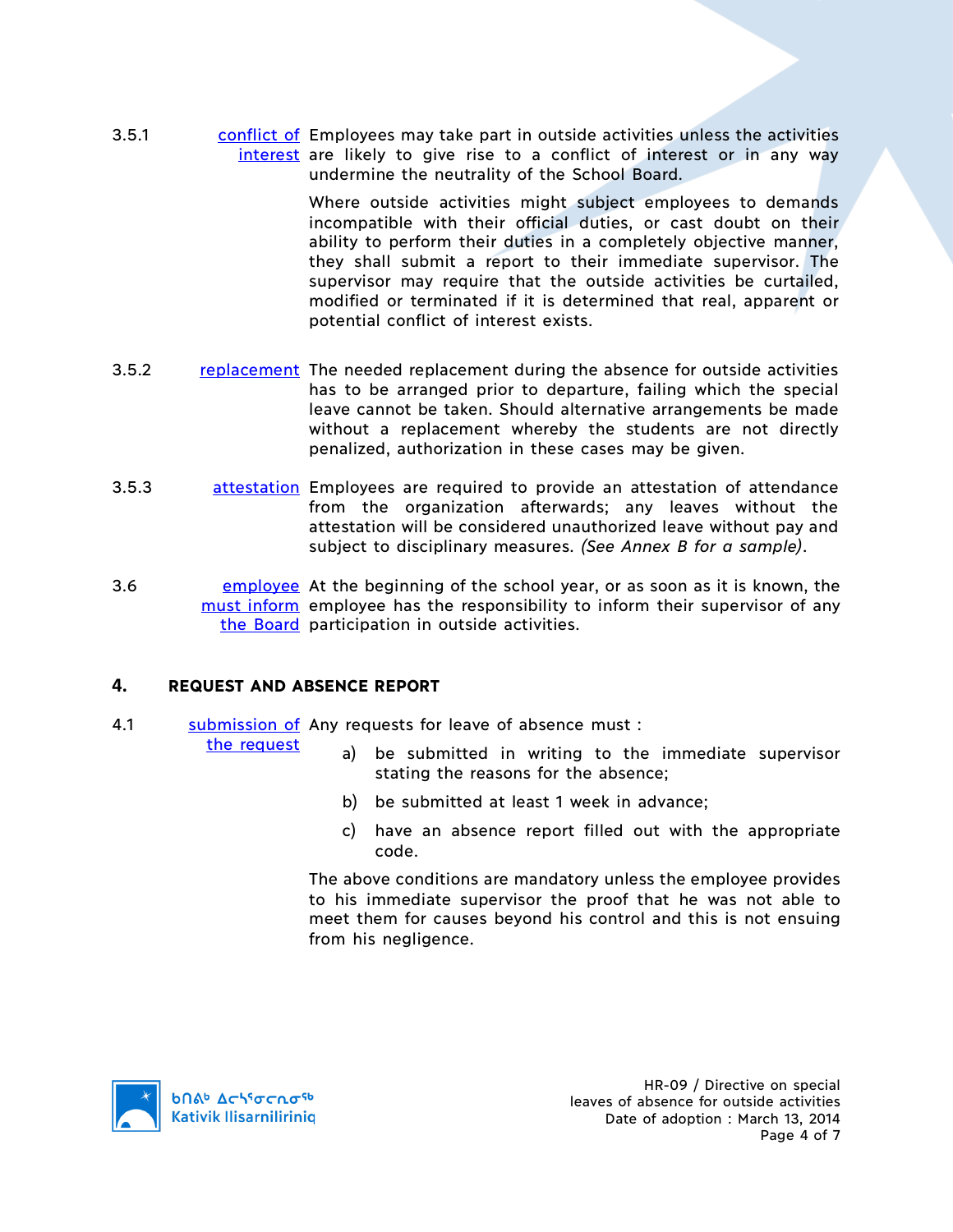## **5. FINAL PROVISIONS AND APPLICATION OF THIS DIRECTIVE**

- 5.1 non-authorization Any unauthorized absence is subject to appropriate measure and sanctions when applicable.
- 5.2 **bila previous** The present directive replaces all other directives of the Board provisions pertaining to this subject, while respecting the policies adopted by the Council of Commissioners where applicable. If such policies are adopted, the provisions of these policies will be integrated into this directive for the benefit of the reader.
- 5.3 responsibility Any person referred to in this Directive must abide to all its provisions and all managers of the School Board are responsible to ensure that all its provisions are applied and respected.

The Director of Human Resources is the person responsible for providing support in the interpretation of this Directive and to ensure its revision when necessary.

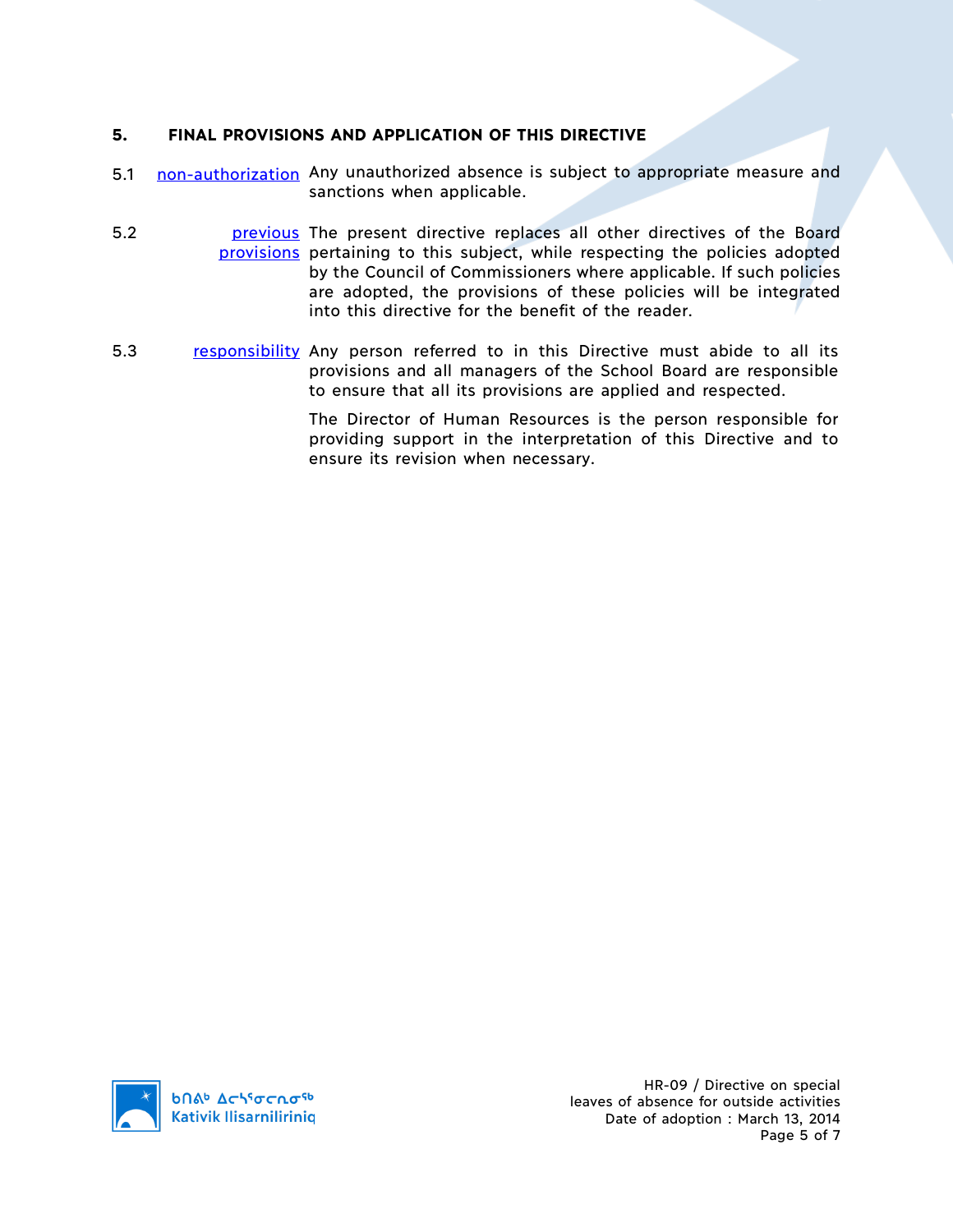## **ANNEX A Request for a special leave of absence for outside activities**

The recommendation or authorization of the immediate supervisor is required.

| Reason(s) for the request (specify) : |  |
|---------------------------------------|--|
|                                       |  |
|                                       |  |

(e.g. Which organization are you representing? Attendance is required or optional? Type of activity (Board meeting, training, workshop, info session, etc.)?

The employee has the obligation to make a request and inform his supervisor for any extension to this leave prior to the extension itself.

| Signature of the employee : | Date . |
|-----------------------------|--------|
|                             |        |

Supervisor's recommendation : Date :

*(signature*)

| <b>Autorization</b>                                                   | <b>Signature</b> | <b>Date</b> |
|-----------------------------------------------------------------------|------------------|-------------|
| Supervisor (up to 5 days<br>per school year)                          |                  |             |
| Director of Department<br>(up to 10 days)                             |                  |             |
| <b>Director General</b><br>(from 11 to 30 days)                       |                  |             |
| Director General**<br>(more than 30 days)<br>- for Support Staff only |                  |             |

\*\* For any request of Leave Without Pay of more than 30 days, please send a written request to H.R. 2 months prior to departure. It will have to be submitted to the Executive Committee for approval.

N.-B.: This form must be submitted to Human resources at least 1 week prior to the leave of absence.